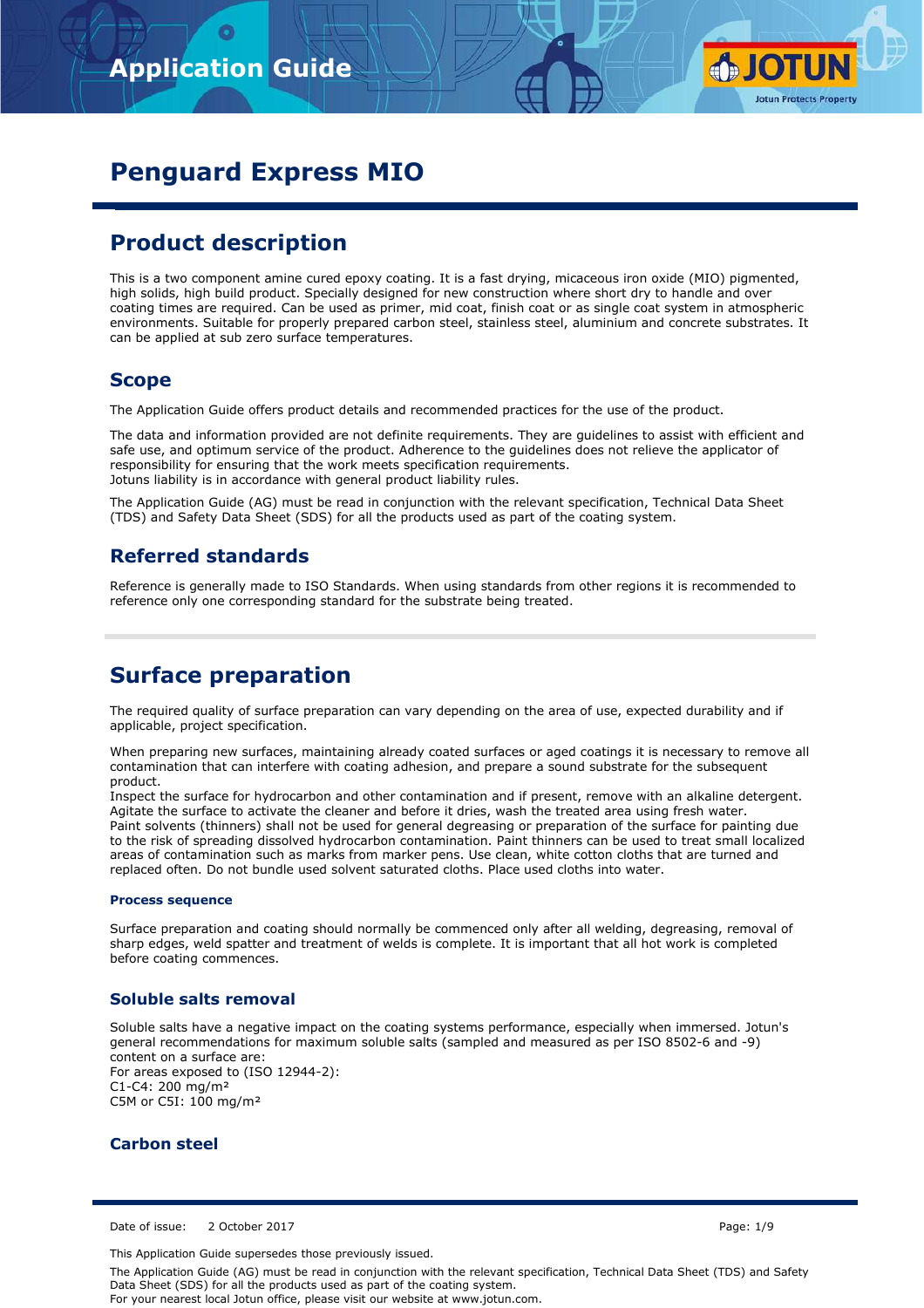

#### **Initial rust grade**

The steel shall be Rust Grade A or B (ISO 8501-1). For steel with Rust Grades C or D, contact your nearest Jotun office for advice.

#### **Initial inspection and pretreatment**

Inspect the surface for contaminations and if present, remove with an alkaline detergent. Agitate the surface to activate the cleaner and before it dries, wash the treated area by Low-Pressure Water Cleaning (LPWC) to Wa 1 (ISO 8501-4) using fresh water.

Non-contaminated areas shall be washed down by Low-Pressure Water Cleaning (LPWC) to Wa 1 (ISO 8501-4) using fresh water to reduce the concentration of surface chlorides.

#### **Metal finishing**

For areas in corrosivity category C1 to C4 (ISO 12944-2) all irregularities, burrs, slivers, slag and spatter on welds, sharp edges and corners shall conform to minimum grade P2 (ISO 8501-3) Table 1, or as specified. All edges shall have a rounded radius of minimum 2 mm subjected to three pass grinding or equally effective method.

For areas in corrosivity category C5 the requirement is conformance to grade P3 (ISO 8501-3) Table 1. Defective welds shall be replaced and treated to an acceptable finish before painting. Temporary welds and brackets shall be ground to a flat finish after removal from the parent metal.

### **Abrasive blast cleaning**

#### **Cleanliness**

After pre-treatment is complete, the surface shall be dry abrasive blast cleaned to Sa 2½ (ISO 8501-1) using abrasive media suitable to achieve a sharp and angular surface profile.

#### **Surface profile**

Recommended surface profile 30-85 µm, grade Fine to Medium G (ISO 8503-2).

#### **Compressed air quality**

The supply of clean air to blasting pots must be secured to avoid contamination of abrasive and thereby of blast cleaned surfaces. Compressors must be fitted with sufficient traps for oil and water. It is also recommended to fit two water separators at the blasting machine to ensure a supply of moisture-free air to the abrasive chamber.

#### **Dust contamination**

At the completion of abrasive blasting the prepared surface shall be cleaned to remove residues of corrosion products and abrasive media, and inspected for surface particulate contamination. Maximum contamination level is rating 2 (ISO 8502-3). Dust size no greater than class 2.

## **Hand and Power Tool Cleaning**

#### **Power tool cleaning**

Minor areas of damaged coating may be prepared to St 2 (ISO 8501-1). Suitable method is disc grinding with rough discs only. Ensure the surface is free from mill scale, residual corrosion, failed coating and is suitable for painting. The surface should appear rough and mat.

Overlapping zones to intact coating shall have all leading edges feathered back by sanding methods to remove all sharp leading edges and establish a smooth transition from the exposed substrate to the surrounding coating. Consecutive layers of coating shall be feathered to expose each layer and new coating shall always overlap to an abraded existing layer. Abrade intact coatings around the damaged areas for a minimum 100 mm to ensure a mat, rough surface profile, suitable for over coating.

#### **Water jetting**

Not recommended

## **Galvanised steel**

### **Abrasive blast cleaning**

Date of issue: 2 October 2017 **Page: 2/9** 

This Application Guide supersedes those previously issued.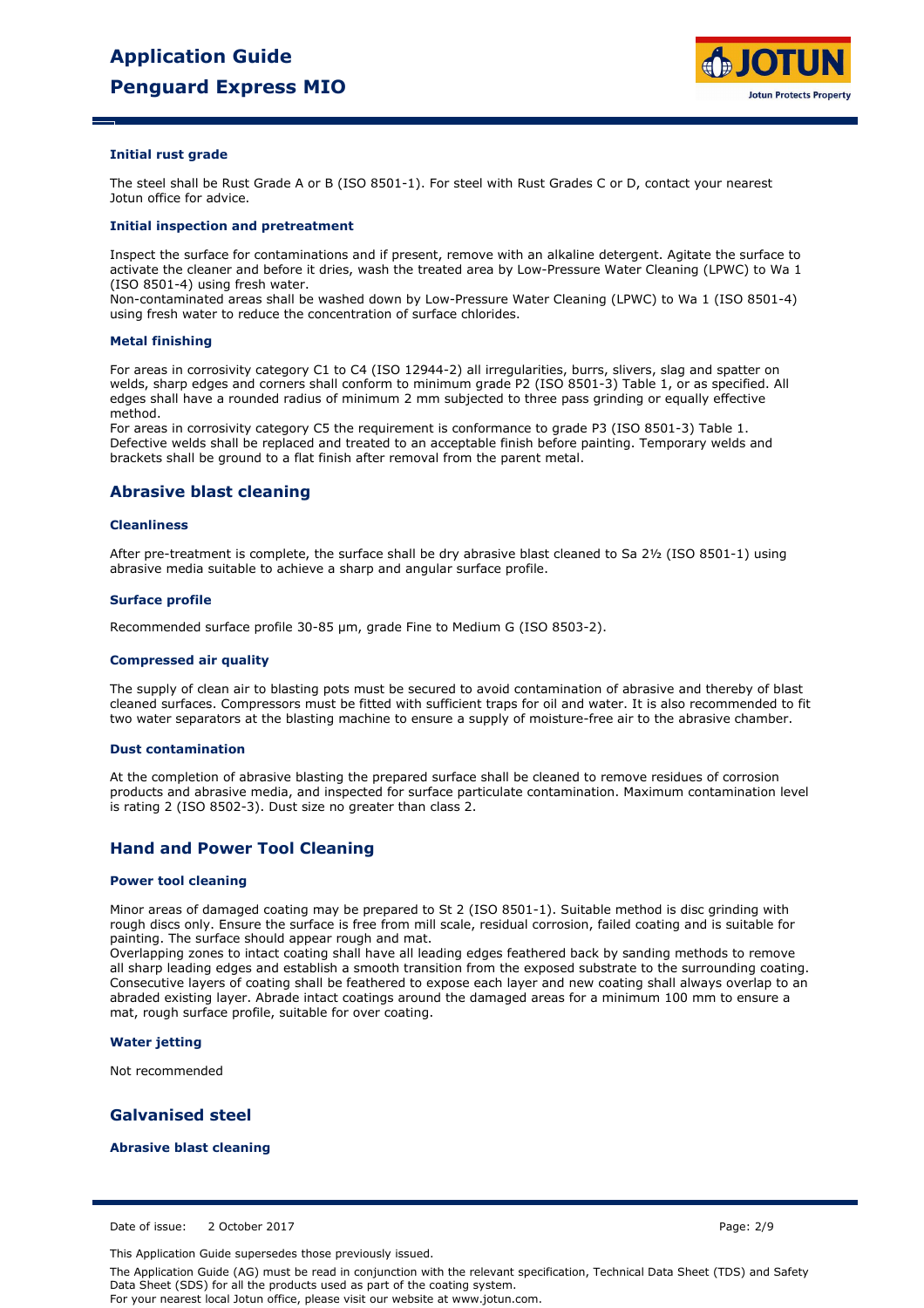

After removal of excess zinc and surface defects the area to be coated shall be degreased to ISO 12944-4, Part 6.1.4 Alkaline Cleaning. The galvanised surface shall be dry abrasive brush off blast cleaned with the nozzle angle at 45-60° from perpendicular at reduced nozzle pressure to create a sharp and angular surface profile using approved non-metallic abrasive media. As a guide, a surface profile 25-55 µm, grade Fine G; Ry5 (ISO) 8503-2) should be achieved. Care must be exercised when sweep blasting. The zinc coating thickness should be reduced as little as possible, preferably not more than 10 µm. Smaller areas can be lightly treated with abrasive paper.

#### **Hand and Power Tool Cleaning**

After removal of excess zinc and surface defects the area to be coated shall be degreased with an alkaline detergent, washed by Low-Pressure Water Cleaning (LPWC) to a grade corresponding to the description of Wa 1 (ISO 8501-4) or higher standard and the surface abraded using mechanical or hand sanding methods using nonmetallic abrasives or bonded fibre abrasive pads to remove all polish and to impart a scratch pattern to the surface. Do not use high speed rotational sanders.

## **Aluminium**

### **Abrasive blast cleaning**

Do not handle the prepared surface with bare hands. The surface shall be dry abrasive light blast cleaned with the nozzle angle at 45-60° from perpendicular at reduced nozzle pressure to create a sharp and angular surface profile using approved non-metallic abrasive media. As a guide, a surface profile 25-55 µm, grade Fine G; Ry5 (ISO 8503-2) should be achieved. Smaller areas can be lightly treated with abrasive paper. Finished surfaces shall be dull, profiled and show no areas of shiny metal.

### **Hand and Power Tool Cleaning**

The surface must be abraded using mechanical or hand sanding methods using non-metallic abrasives or bonded fibre abrasive pads to remove all polish and to impart a scratch pattern to the surface. Do not use high speed rotational sanders.

## **Stainless steel**

#### **Abrasive blast cleaning**

The surface shall be dry abrasive light blast cleaned with the nozzle angle at 45-60° from perpendicular at reduced nozzle pressure to create a sharp and angular surface profile using approved non-metallic abrasive media. As a guide, a surface profile 25-55 µm, grade Fine G; Ry5 (ISO 8503-2) should be achieved.

#### **Hand and Power Tool Cleaning**

The surface shall be abraded using mechanical or hand sanding methods using non-metallic abrasives or bonded fibre abrasive pads to remove all polish and to impart a scratch pattern to the surface. Do not use high speed rotational sanders.

Chlorinated or chlorine containing solvents or detergents must not be used on stainless steel.

## **Concrete**

Concrete should be a minimum of 28 days old, applying any coating before this time will greatly increase the chance of the coating de-bonding. The moisture content of the concrete should be checked prior to the application of the coating and should not be greater than 5%. Concrete substrates should be mechanically prepared to leave a clean, sound and dry base on which a coating system can be applied.

Clean – Free of oils, grease, dust, dirt, chemicals, loose coating, curing compounds, form release oils, sealers or hardeners must be removed prior to coating.

Sound – Concrete that has unsound areas (voids, hollow spots, and friable surface) may have to be removed, replaced or repaired with materials that are compatible with the selected coating system.

Dry – It is important to address dryness because most coatings require a dry surface for proper adhesion. Moisture contained within the concrete that moves towards the surface through the pores of the concrete may prevent adequate coating adhesion.

Dry abrasive blast cleaning to SSPC-SP 13/NACE No. 6. Where the concrete has become contaminated with oils, grease, or fuels, water emulsifiable degreasers-cleaners may be used to remove these contaminants. It is important to only clean an area that can be fully washed down after degreasing before any of the cleaner can dry on the surface.

Ultra high pressure water jetting can be used to remove laitance and reveal blowholes and imperfections.

Date of issue: 2 October 2017 Page: 3/9

This Application Guide supersedes those previously issued.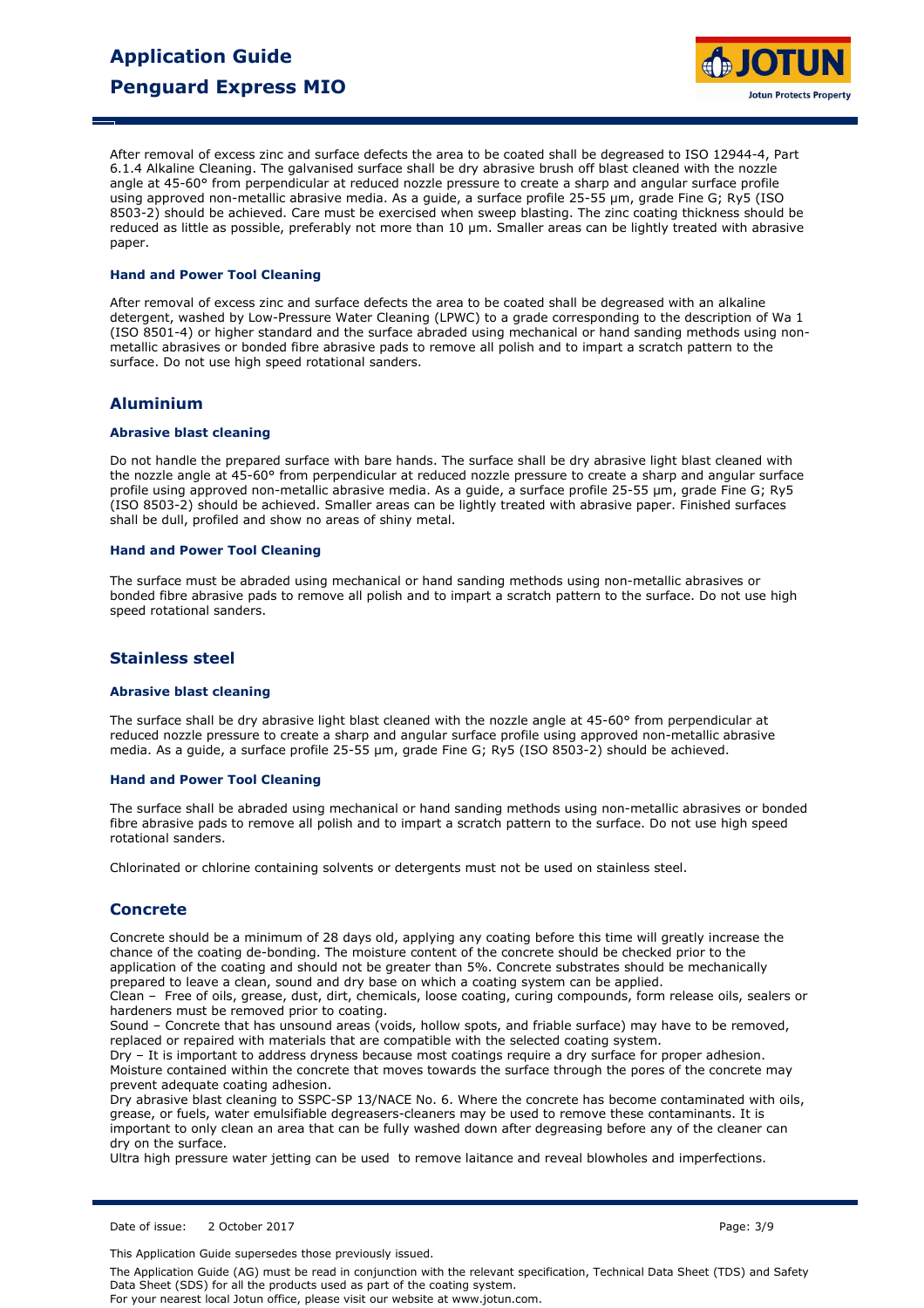

Ensure concrete is dry before coating application.

#### **Sand sweeping**

Where the concrete has become contaminated with oils, grease, or fuels, water emulsifiable degreasers-cleaners may be used to remove these contaminants. It is important to only clean an area that can be fully washed down after degreasing before any of the cleaner can dry on the surface. Where the contamination has penetrated deep in to the substrate it may be necessary to use Flame/ Thermal cleaning. All prepared surfaces should then have all "blow holes" and other surface defects filled with suitable filler that is compatible with the primer and finish coat system to ensure that the coating can be applied over a smooth and regular substrate.

#### **Water cleaning**

Low pressure water washing to a rough, clean, dry and laitance free surface.

## **Coated surfaces**

#### **Verification of existing coatings including primers**

When the surface is an existing coating, verify with technical data sheet and application guide of the involved products, both over coatability and the given maximum over coating interval.

#### **Over coating**

When applied on coatings past maximum intercoating interval light abrading may be required to achieve proper intercoat adhesion.

#### **Shop primers**

Shop primers are accepted as temporary protection of steel plates and profiles. Refer to the technical data sheet for the generic types accepted. Certain standards require pre-approval of the shop primer as part of a complete system. Contact your nearest Jotun office for specific system compatibility. Before being overcoated the shop primer must be fully cured, clean, dust free, dry and undamaged. Inorganic zinc shop primers must be free of zinc salts (white rust).

Corroded and damaged areas must be blast cleaned to minimum Sa 2½ (ISO 8501-1).

#### **Inorganic zinc silicates**

This product can be applied on top of an inorganic zinc ethyl silicate, provided the primer is cured and the product is applied using a mist-coat technique.

## **Application**

### **Acceptable environmental conditions - before and during application**

Before application, test the atmospheric conditions in the vicinity of the substrate for the dew formation according to ISO 8502-4.

| Air temperature        | $-5 - 60$ °C |  |
|------------------------|--------------|--|
| Substrate temperature  | $-5 - 60$ °C |  |
| Relative Humidity (RH) | $10 - 85$ %  |  |

The following restrictions must be observed:

• Only apply the coating when the substrate temperature is at least 3 °C (5 °F) above the dew point

- Do not apply the coating if the substrate is wet or likely to become wet
- Do not apply the coating if the weather is clearly deteriorating or unfavourable for application or curing

• Do not apply the coating in high wind conditions

Date of issue: 2 October 2017 **Page: 4/9** 

This Application Guide supersedes those previously issued.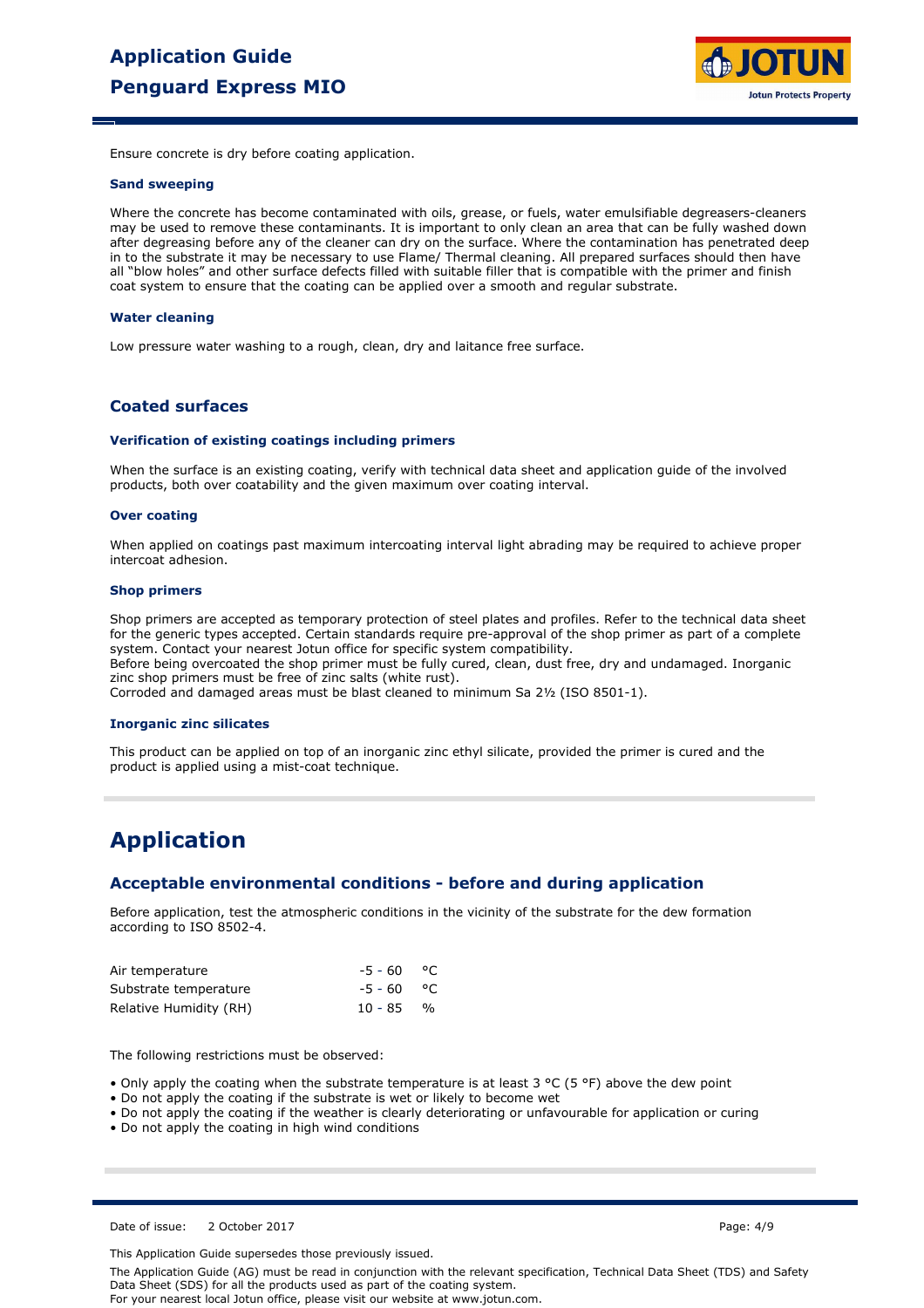

## **Product mixing**

## **Product mixing ratio (by volume)**

| Penguard Express MIO Comp A | 4 part(s)   |
|-----------------------------|-------------|
| Penguard Express Comp B     | 1 $part(s)$ |

### **Induction time and Pot life**

| <b>Paint temperature</b> | 23 °C |
|--------------------------|-------|
| Pot life                 |       |

The temperature of base and curing agent is recommended to be 18 °C or higher when the product is mixed.

## **Thinner/Cleaning solvent**

Thinner: Jotun Thinner No. 17

## **Spray application**

### **Airless Spray Equipment**

| Pump ratio (minimum) :         | 42:1             |
|--------------------------------|------------------|
| Pump output (litres/minute) :  | $1.3 - 2.2$      |
| Pressure at nozzle (minimum) : | 150 bar/2100 psi |
| Nozzle tip (inch/1000) :       | 13-23            |
| Filters (mesh) :               | 70               |

Several factors influence, and need to be observed to maintain the recommended pressure at the nozzle. Among factors causing pressure drop are:

- extended hoses or hose bundles

- extended hose whip-end line

- small internal diameter hoses

- high paint viscosity

- large spray nozzle size

- inadequate air capacity from compressor

- incorrect or clogged filters

## **Film thickness per coat**

### **Typical recommended specification range**

| Dry film thickness         |  | 75 - 250 um                 |  |
|----------------------------|--|-----------------------------|--|
| Wet film thickness         |  | $100 - 340$ µm              |  |
| Theoretical spreading rate |  | $9.9 - 3$ m <sup>2</sup> /l |  |

This product can be applied up to 50 % higher than maximum specified film thickness without loss of technical properties.

Date of issue: 2 October 2017 **Page: 5/9** Page: 5/9

This Application Guide supersedes those previously issued.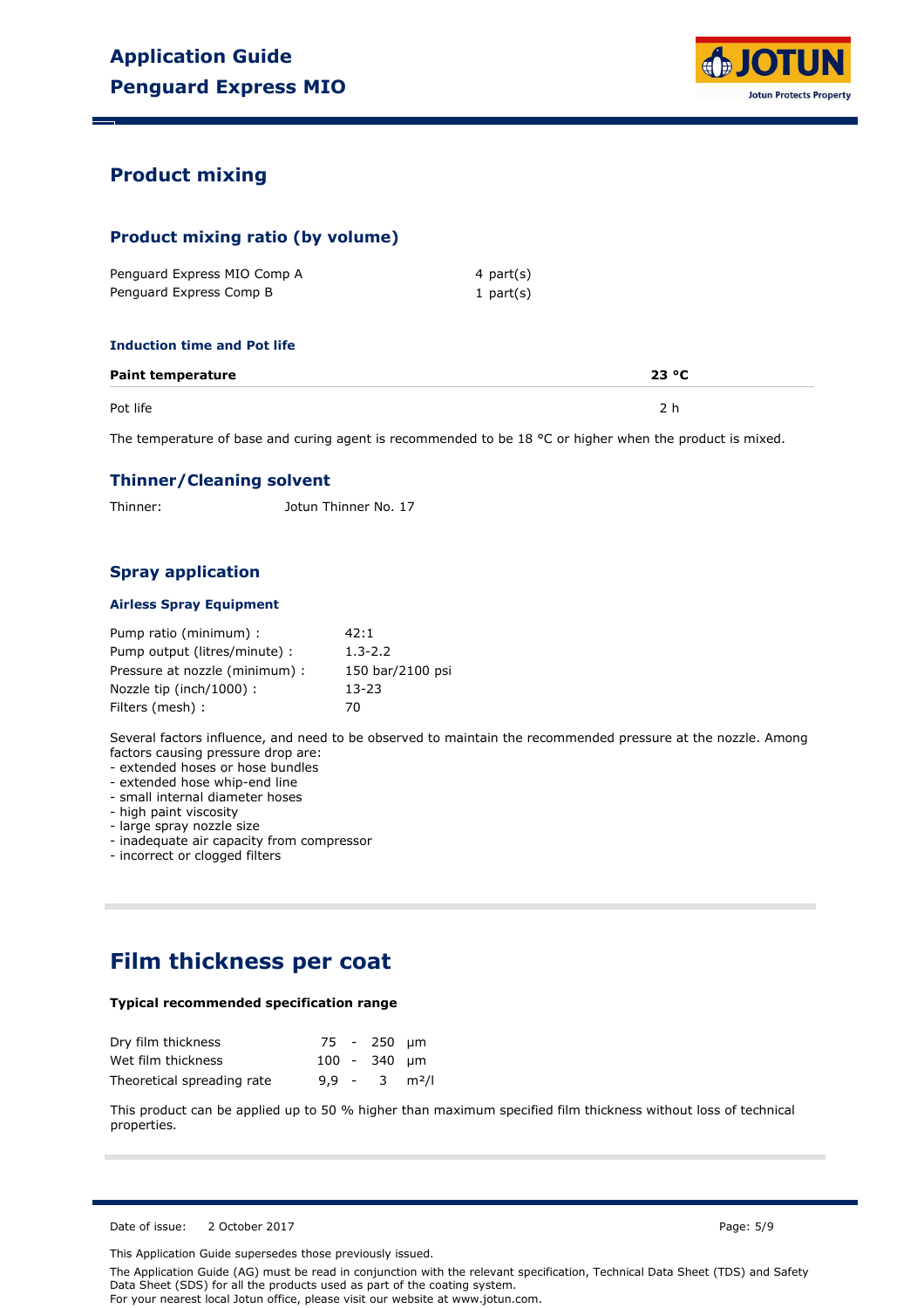

## **Film thickness measurement**

#### **Wet film thickness (WFT) measurement and calculation**

To ensure correct film thickness, it is recommended to measure the wet film thickness continuously during application using a painter's wet film comb (ISO 2808 Method 1A). The measurements should be done as soon as possible after application.

Fast drying paints may give incorrect (too low) readings resulting in excessive dry film thickness. For multi layer physically drying (resoluble) coating systems the wet film thickness comb may give too high readings resulting in too low dry film thickness of the intermediate and top coats.

Use a wet-to-dry film calculation table (available on the Jotun Web site) to calculate the required wet film thickness per coat.

#### **Dry film thickness (DFT) measurement**

When the coating has cured to hard dry state the dry film thickness can be checked to SSPC PA 2 or equivalent standard using statistical sampling to verify the actual dry film thickness. Measurement and control of the WFT and DFT on welds is done by measuring adjacent to and no further than 15 cm from the weld.

### **Ventilation**

Sufficient ventilation is very important to ensure proper drying/curing of the film.

#### **Stripe coating**

The stripe coat sequence can be either of the following:

1. Surface preparation, stripe coat, full coat.

2. Surface preparation, full coat, stripe coat. This sequence can be used when a large substrate area has been prepared and leaving the substrate exposed for a long time while doing stripe coating could lead to surface deterioration.

It is important to pay special attention to edges, openings, rear sides of stiffeners, scallops etc. and to apply a stripe coat to these areas where the spray fan may not reach or deposit an even film.

When applying a stripe coat to bare metal use only a stiff, round stripe coating brush to ensure surface wetting and filling of pits in the surface.

Stripe coating shall be of a different colour to the main primer coat and the topcoat colour and should be applied in an even film thickness, avoiding excessive brush marks in order to avoid entrapped air. Care should be taken to avoid excessive film thickness. Pay additional attention to pot life during application of stripe coats. Jotun recommends a minimum of one stripe coat. However, in extremely aggressive exposure conditions there may be good reason to specify two stripe coats.

#### **Drying process**

Do not attempt to speed up the curing process by blowing hot air on to the wet coating film as this may lead to skin drying/curing, entrapped solvents and consequently solvent blistering and inferior corrosion protection.

#### **Coating loss**

The consumption of paint should be controlled carefully, with thorough planning and a practical approach to reducing loss. Application of liquid coatings will result in some material loss. Understanding the ways that coating can be lost during the application process, and making appropriate changes, can help reducing material loss.

Some of the factors that can influence the loss of coating material are:

- type of spray gun/unit used
- air pressure used for airless pump or for atomization
- orifice size of the spray tip or nozzle
- fan width of the spray tip or nozzle
- the amount of thinner added
- the distance between spray gun and substrate
- the profile or surface roughness of the substrate. Higher profiles will lead to a higher "dead volume"
- the shape of the substrate target
- environmental conditions such as wind and air temperature

Date of issue: 2 October 2017 **Page: 6/9** 

This Application Guide supersedes those previously issued.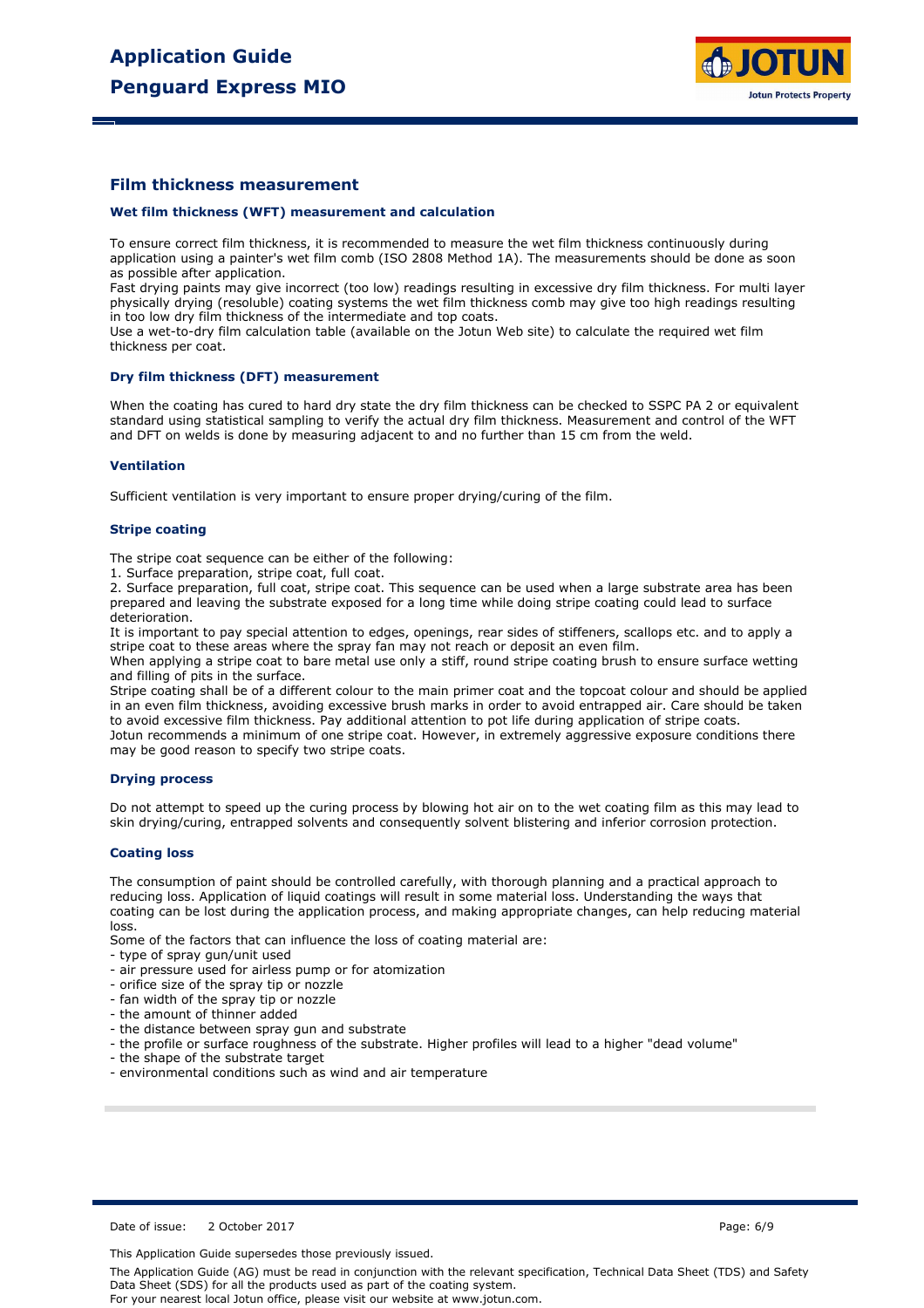## **Drying and Curing time**

| Substrate temperature     |      |      |      | $-5 °C$ 0 °C $-5 °C$ 10 °C 23 °C 40 °C |     |            |  |
|---------------------------|------|------|------|----------------------------------------|-----|------------|--|
| Surface (touch) dry       | 16 h |      |      | 11h 4h 2h                              |     | 1 h 30 min |  |
| Walk-on-dry               | 38 h | 24 h | 10 h | 6 h                                    | 3 h | 2 h        |  |
| Dry to over coat, minimum | 24 h | 14 h | 8 h  | 4 h                                    | 2 h | 1 h        |  |
| Dried/cured for service   |      | 21 d | 13 d | 8 d                                    | 4 d | 3 d        |  |

Drying and curing times are determined under controlled temperatures and relative humidity below 85 %, and at average of the DFT range for the product.

Surface (touch) dry: The state of drying when slight pressure with a finger does not leave an imprint or reveal tackiness.

Walk-on-dry: Minimum time before the coating can tolerate normal foot traffic without permanent marks, imprints or other physical damage.

Dry to over coat, minimum: The shortest time allowed before the next coat can be applied.

Dried/cured for service: Minimum time before the coating can be permanently exposed to the intended environment/medium.

## **Maximum over coating intervals**

Maximum time before thorough surface preparation is required. The surface must be clean and dry and suitable for over coating. Inspect the surface for chalking and other contamination and if present, remove with an alkaline detergent. Agitate the surface to activate the cleaner and before it dries, wash the treated area by lowpressure water jetting to Wa 1 (ISO 8501-4) using fresh water.

If maximum over coating interval is exceeded the surface should in addition be carefully roughened to ensure good inter coat adhesion.

## **Areas for atmospheric exposure**

| Average temperature during<br>drying/curing | -5 °C | 0 °C  | 5 °C  | 10 °C | 23 °C | 40 °C |
|---------------------------------------------|-------|-------|-------|-------|-------|-------|
| Itself                                      | 3 mth | 3 mth | 3 mth | 3 mth | 3 mth | 2 mth |
| acrylic                                     | 14 d  | 10d   | 7 d   | 7 d   | 5 d   | 1 d   |
| epoxy                                       | 3 mth | 3 mth | 3 mth | 3 mth | 3 mth | 2 mth |
| epoxy mastic                                | 3 mth | 3 mth | 3 mth | 3 mth | 3 mth | 2 mth |
| polysiloxane                                |       | 10 d  | 10d   | 10 d  | 7 d   | 5 d   |
| polyurethane                                |       | 10 d  | 10d   | 10 d  | 7 d   | 5 d   |

# **Quality assurance**

Date of issue: 2 October 2017 **Page: 7/9** Page: 7/9

This Application Guide supersedes those previously issued.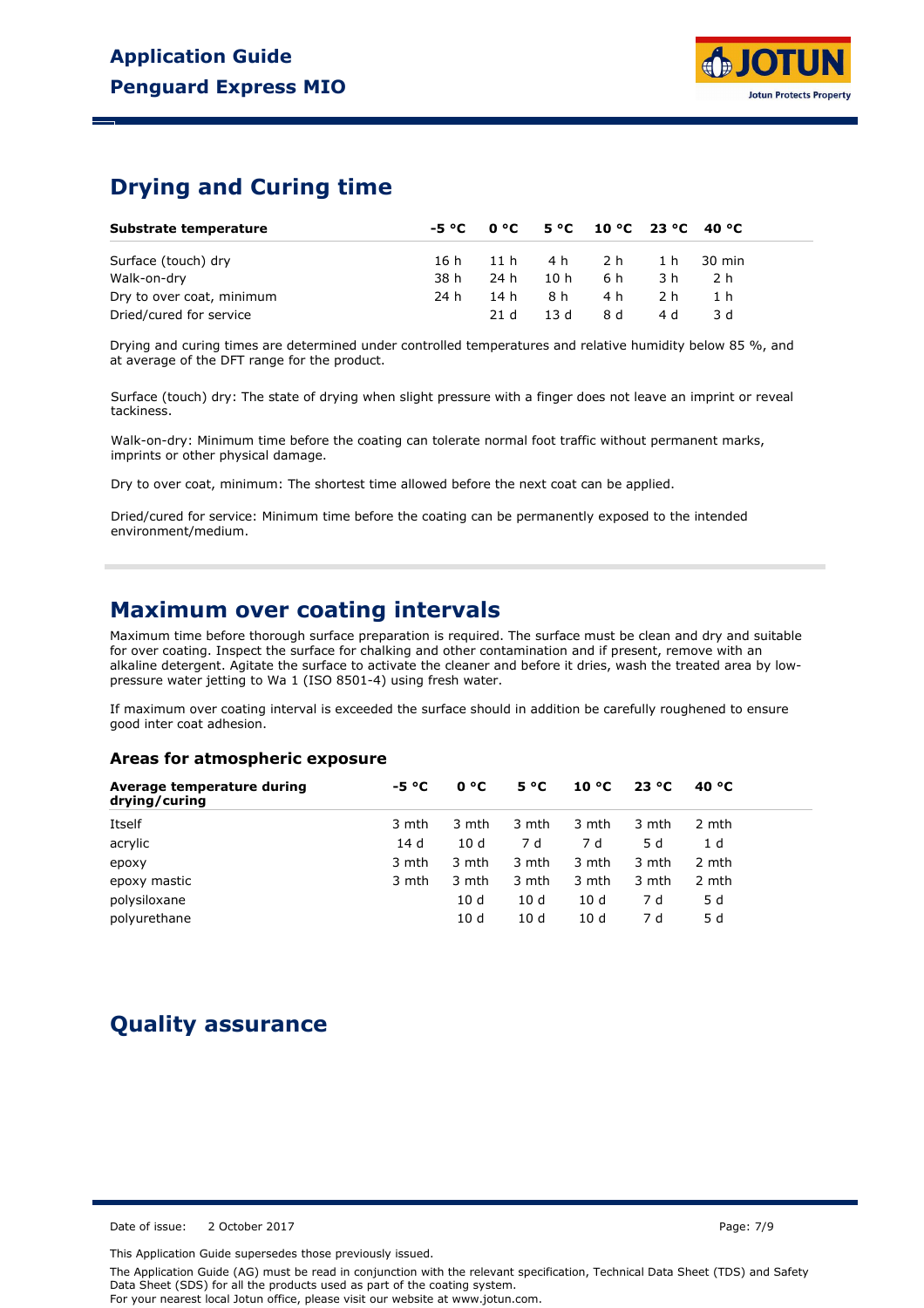

The following information is the minimum required. The specification may have additional requirements.

- Confirm that all welding and other metal work has been completed before commencing pre-treatment and surface preparation

- Confirm that installed ventilation is balanced and has the capacity to deliver and maintain the RAQ - Confirm that the required surface preparation standard has been achieved and is held prior to coating

application

- Confirm that the climatic conditions are within recommendations in the AG, and are held during the application

- Confirm that the required number of stripe coats have been applied
- Confirm that each coat meets the DFT requirements in the specification
- Confirm that the coating has not been adversely affected by rain or other factors during curing

- Observe that adequate coverage has been achieved on corners, crevices, edges and surfaces where the spray gun cannot be positioned so that its spray impinges on the surface at 90° angle

- Observe that the coating is free from defects, discontinuities, insects, abrasive media and other contamination - Observe that the coating is free from misses, sags, runs, wrinkles, fat edges, mud cracking, blistering, obvious pinholes, excessive dry spray, heavy brush marks and excessive film build

- Observe that the uniformity and colour are satisfactory

All noted defects shall be fully repaired to conform to the coating specification.

## **Caution**

This product is for professional use only. The applicators and operators shall be trained, experienced and have the capability and equipment to mix/stir and apply the coatings correctly and according to Jotun's technical documentation. Applicators and operators shall use appropriate personal protection equipment when using this product. This guideline is given based on the current knowledge of the product. Any suggested deviation to suit the site conditions shall be forwarded to the responsible Jotun representative for approval before commencing the work.

For further advice please contact your local Jotun office.

## **Health and safety**

Please observe the precautionary notices displayed on the container. Use under well ventilated conditions. Do not inhale spray mist. Avoid skin contact. Spillage on the skin should immediately be removed with suitable cleanser, soap and water. Eyes should be well flushed with water and medical attention sought immediately.

## **Accuracy of information**

Always refer to and use the current (last issued) version of the TDS, SDS and if available, the AG for this product. Always refer to and use the current (last issued) version of all International and Local Authority Standards referred to in the TDS, AG & SDS for this product.

### **Colour variation**

Some coatings used as the final coat may fade and chalk in time when exposed to sunlight and weathering effects. Coatings designed for high temperature service can undergo colour changes without affecting performance. Some slight colour variation can occur from batch to batch. When long term colour and gloss retention is required, please seek advice from your local Jotun office for assistance in selection of the most suitable top coat for the exposure conditions and durability requirements.

### **Reference to related documents**

The Application Guide (AG) must be read in conjunction with the relevant specification, Technical Data Sheet (TDS) and Safety Data Sheet (SDS) for all the products used as part of the coating system.

When applicable, refer to the separate application procedure for Jotun products that are approved to classification societies such as PSPC, IMO etc.

# **Symbols and abbreviations**

 $h =$  hours  $AG =$  Application Guide  $d = days$  $° =$  unit of angle °C = degree Celsius  $um = microns = micrometers$ 

min = minutes TDS = Technical Data Sheet SDS = Safety Data Sheet MCI = Jotun Multi Colour Industry (tinted colour) VOC = Volatile Organic Compound RAQ = Required air quantity

Date of issue: 2 October 2017 **Page: 8/9** 

This Application Guide supersedes those previously issued.